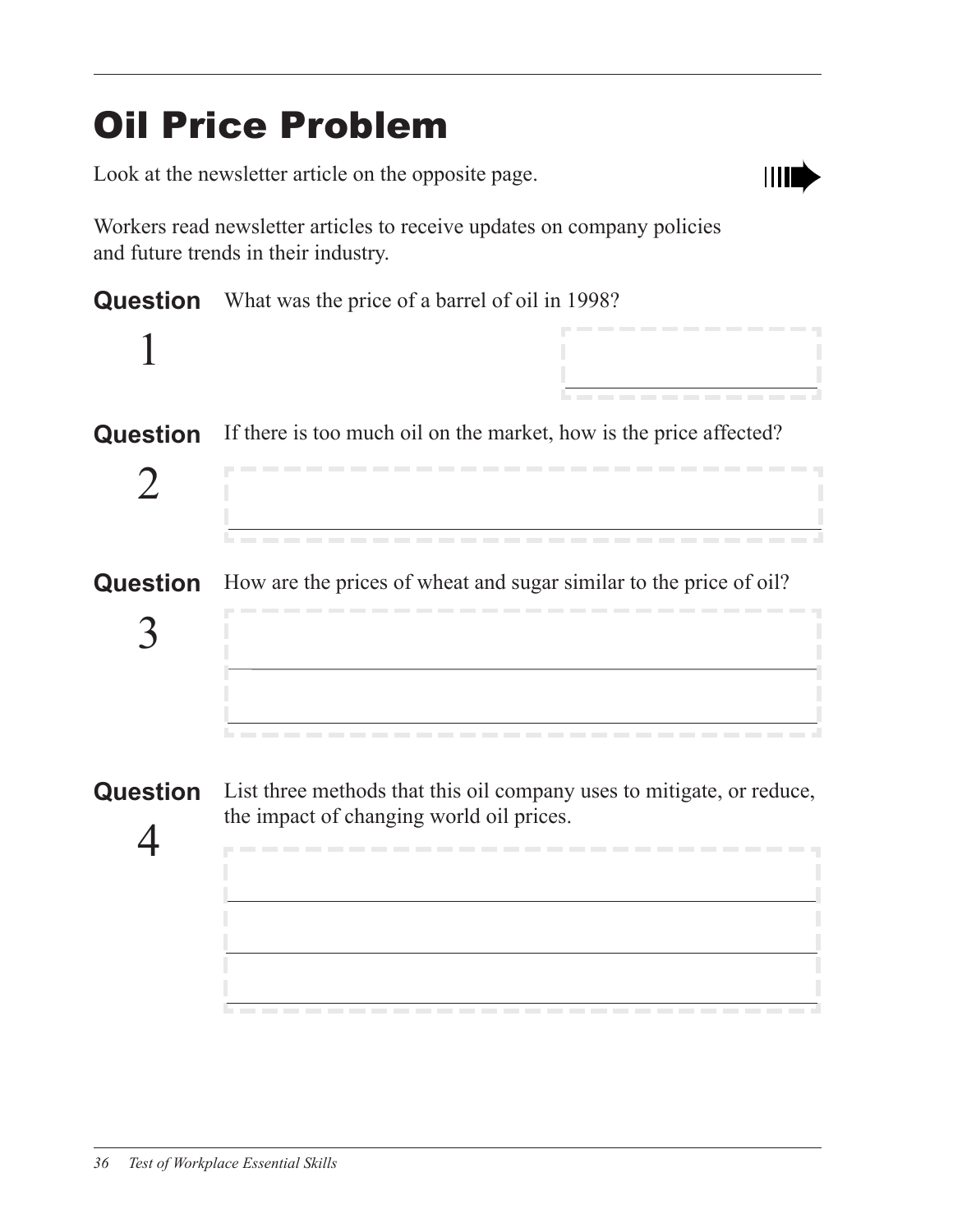### **Ride the crude price roller coaster**

Supply and demand ‑ the driver on the crude price roller coaster. This July, the price of crude oil temporarily touched \$20 per barrel, an event no one would have predicted just a few months ago. The experts were surprised when oil prices remained in the \$12 per barrel range throughout 1998 and are surprised at today's price of \$20 per barrel.

According to economists, the price of any commodity is governed by supply and demand. Too much supply and price comes down; not enough supply and price rises. The unusual aspect of the current oil price is that worldwide inventories are still quite high, having risen due to the prospect of lower inventories with the anticipated OPEC supply curtailment.

#### **So what's ahead?**

Will the current price level last? No one knows for sure, so to reduce our company`s price risk exposure, we have recently taken an increased hedge position for part of production in 1999, 2000 and 2001.

Are the days of low oil prices over? Not necessarily. OPEC countries like Venezuela have shut in over 0.5 million barrels per day of production. The jury is still out whether this discipline will hold in the future.

A review of all major commodities indicates that in the long run, price will decline. For example, the costs of wheat, sugar, copper and gold are at much lower levels than 20 years ago. The gold mines in Canada are struggling with the sharp decline in price. The successful mines are those that have a rich reserve as well as a cost structure substantially below world price.

The Oil Sands strategy of cost reduction, selective hedging and Project Millennium is designed to mitigate against external crude price risk. This strategy will help keep our seat belts fastened tight for the oil price roller coaster ride.

For a look at current crude oil price, turn to www. bloomberg.com/energy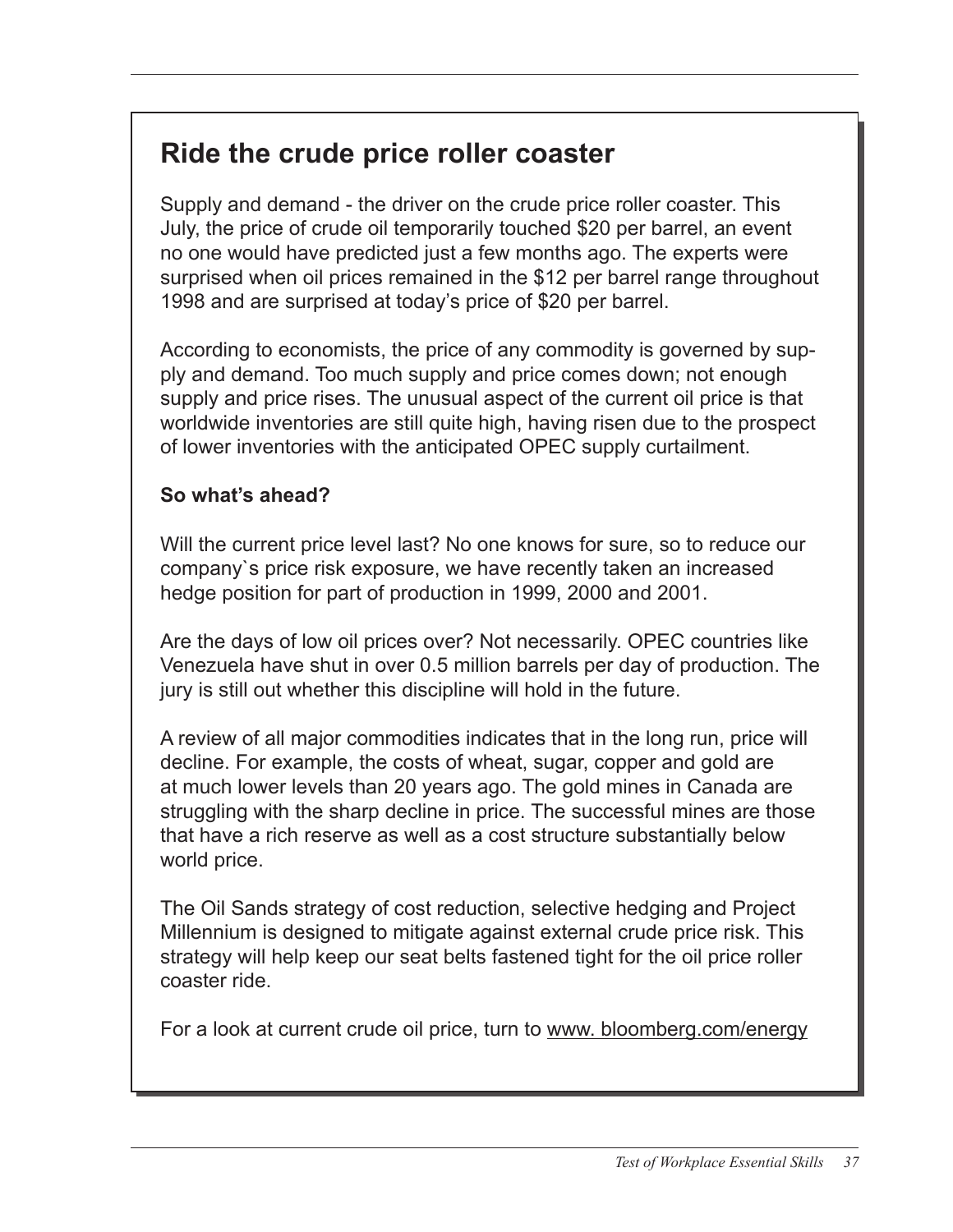# Answers - Oil Price Problem

- *1. What was the price of a barrel of oil in 1998?* **\$12 (range)**
- *2. If there is too much oil on the market, how is the price affected?* **price comes down** OR **decline** OR **goes down**
- *3. How are the prices of wheat and sugar similar to the price of oil?* prices are at **lower levels** than 20 years ago OR in the long run **prices will decline**
- *4. List three methods that this oil company uses to mitigate, or reduce, the impact of changing world oil prices.*
	- **1. Cost Reduction**
	- **2. Selective Hedging**
	- **3. Project Millennium**

### **Why is it important that test takers try every question?**

TOWES is hand marked twice, by two different trained and certified TOWES test markers. Test takers do NOT lose marks for incorrect answers; they just don't gain a mark. As the test is hand marked, test takers should put something down for every question, as they are more likely to receive a higher score.

Each question in a TOWES test measures a different Essential Skill domain (reading text, document use and numeracy), at a complexity level ranging from 1-5. If test takers do not answer enough questions within each domain and at each level, there may not be enough information to accurately calculate results. If a test taker does not respond to at least 70% of test items, the score will include an asterix (\*), which means that the results may not be an accurate reflection of the test taker's ability. If less than 50% of the items in a certain domain are not answered, no score will be reported, and an N/A - not applicable, will appear on the results report. This means that there was not enough information to score on.

It is important for TOWES test takers to understand that they should attempt every question. If a test taker absolutely cannot answer a question or problem set, they may draw a line through the question.